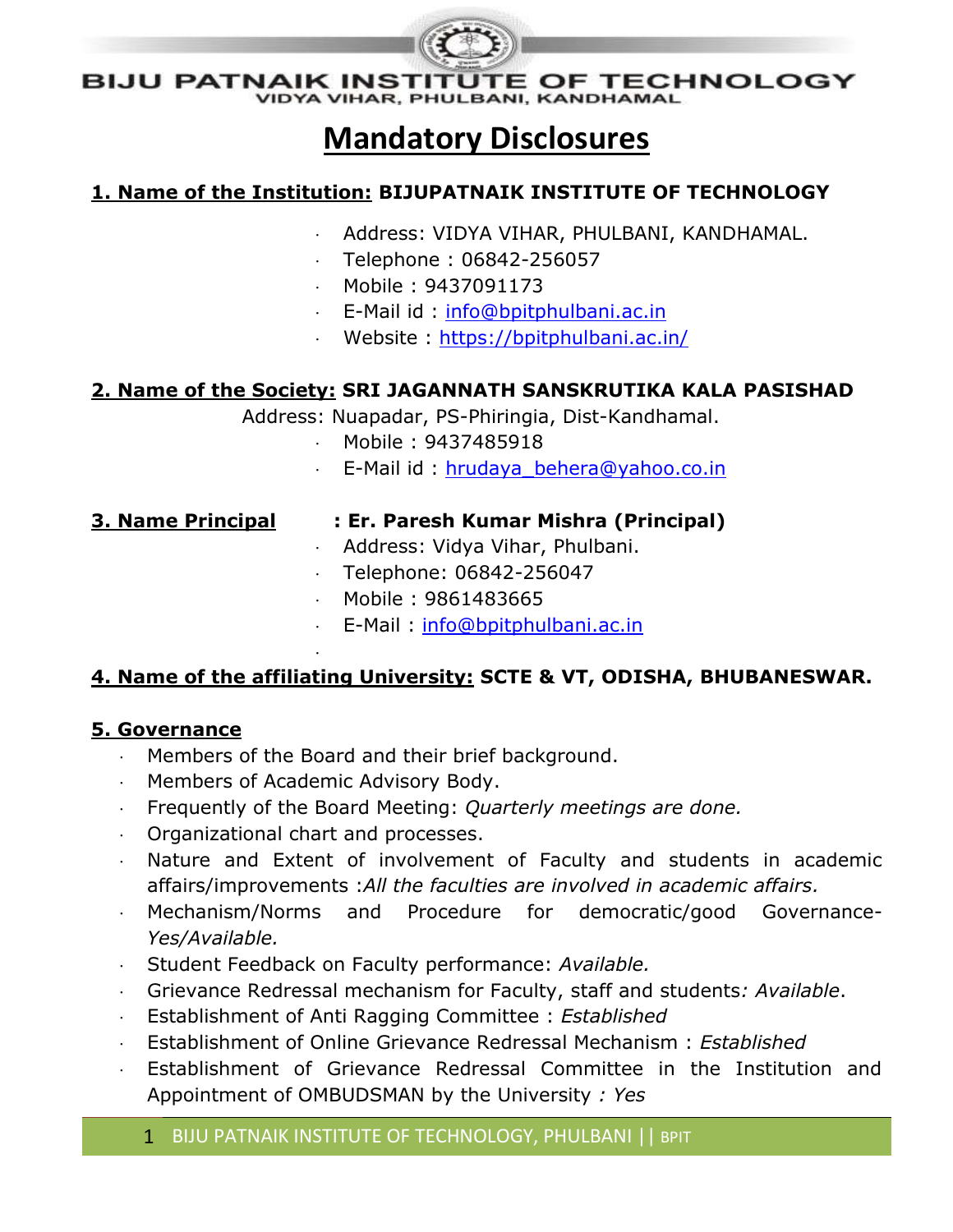

- 
- Establishment of Internal Complaint Committee (ICC) : *Established*
- Establishment of Committee for SC/ST : *Established*
- Internal Quality Assurance Cell *: Constituted*

#### **6. Programmes**

 Name of Programmes approved by AICTE: **DIPLOMA IN ENGINEERING** Status of Accreditation of the Courses : **NOT ACCREDIATED**

- For each Programme the following details are to be given:
- Name –**Mech Engg,Electrical Engg,ETC Engg,Civil Engg,CSE Engg**
- *Number of seats-*

| ○ Mechanical Engg.                                   |  | :90  |
|------------------------------------------------------|--|------|
| ○ Electrical Engg                                    |  | : 60 |
| $\circ$ Electronics & Tele Communications Engg. : 60 |  |      |
| $\circ$ Civil Engg.                                  |  | : 60 |

- o Computer Science Engg : 30
- Duration-3 years Course
- Cut off marks/rank of admission during the last three years-35% Mark in HSE Exam.
- Fee-25,800/- Per Year
- Placement Facilities-Available
- Campus placement in last three years with minimum salary, maximum salary and average salary.

#### **7. Faculty**

Branch wise list Faculty members

- Mechanical Engg. 11 Nos.
- $\cdot$  Civil Engg. 07 Nos.
- Electrical Engg. 06 Nos.
- Electronics & Tele Communication Engg.  $-$  08 Nos.
- Computer Science Engg. 04 Nos.
- 1st Year Common Course 02
- Total: 38 Nos.
	- Permanent Faculty-All
	- Adjunct Faculty-NIL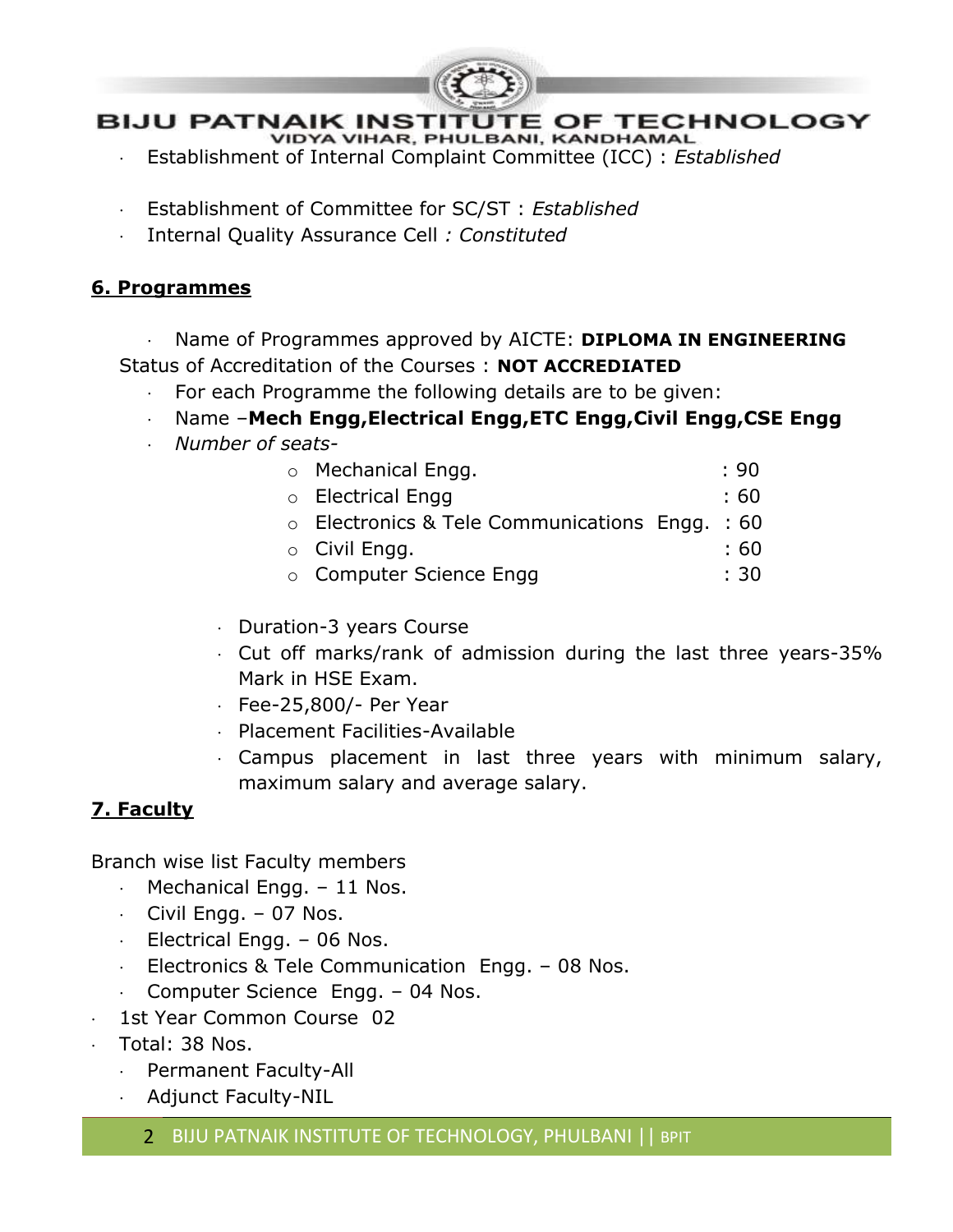

#### **BIJU PATNAIK INSTITUTE OF TECHNOLOGY VIDYA VIHAR, PHULBANI, KANDHAMAL**

- Permanent Faculty: Student Ratio-25
- Number of Faculty employed and left during the last three years-Employed-28,Left-25

#### **8. FEES**

- Details of free, as approved bay state fee committee, for the Institution-Rs. 25800/- per year
- Time schedule for payment of fee for the entire programme-1st week of July every year
- No. of fee waivers granted with amount and name of students –Rs. 6600/- 5% seats are granted for TFW students
- Number of scholarship offered by the Institution, duration and amount-Post matric scholarship are offered for SC/ST students.
- Criteria for fee waivers/scholarship-Annual scheme of parents less than Rs. 8 Lakh
- Estimated cost of boarding and Lodging in Hostels-Rs 30000/- per year.

#### **9. Admission**

- $\cdot$  Number of seats sanctioned with the year of approval-300 seats approved since 2006-07
- Number of students admitted under various categories each year in the last three year
	- $\circ$  2019-20 -> Admitted- 328
	- $\circ$  2020-21 -> Admitted- 327
	- o 2021-22 -> Admitted- 277
- Number of applications received during last two year for admission under Management Quota and number admitted-NIL (We have not applied to AICTE for Management quota).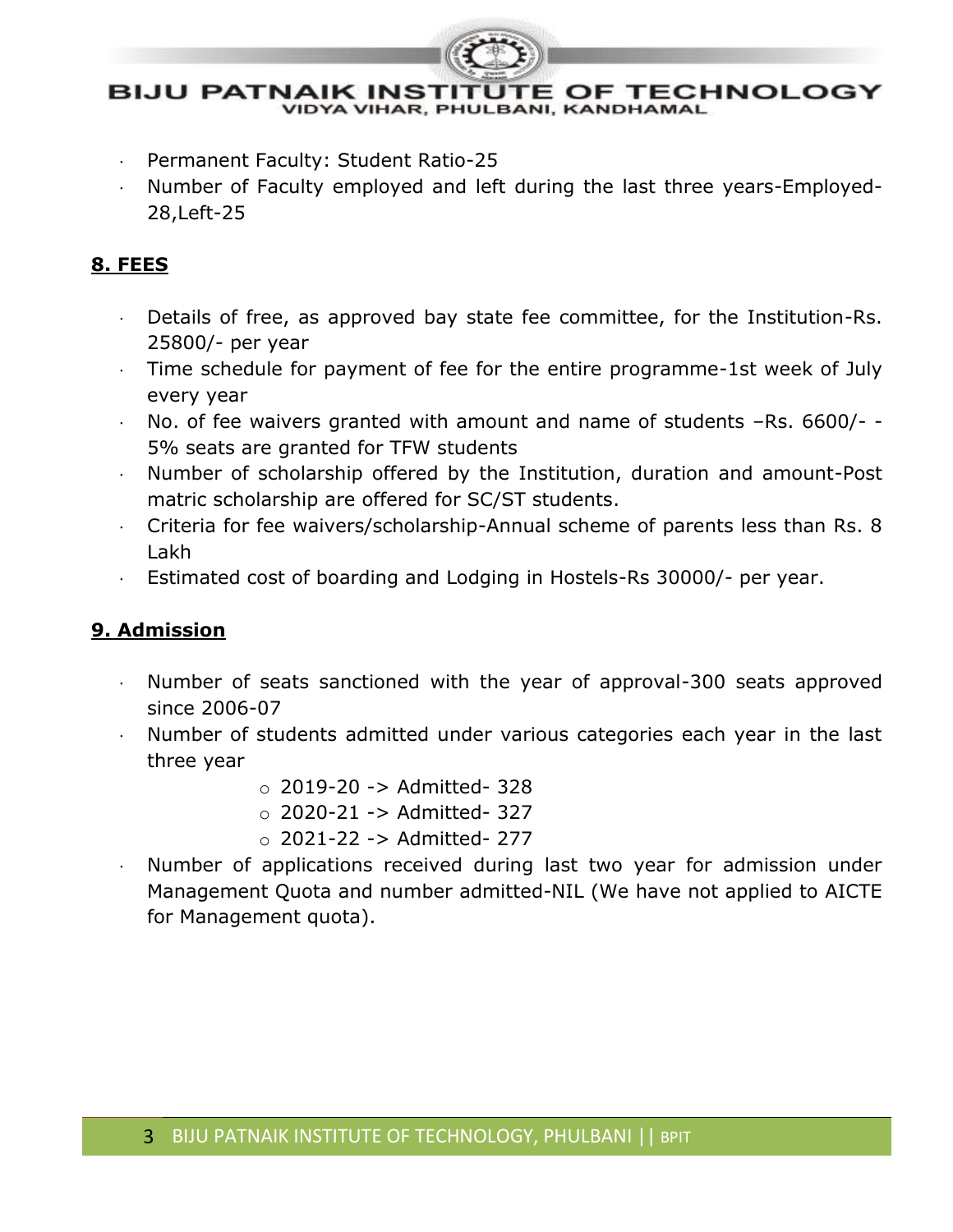

#### **10. Admission procedure**

- Mention the Admission test being followed, name and address of the Test Agency and its URL (website)-No test is being done for Admission. 35% mark in aggregate in HSC Exam is the eligibility criteria.
- Admission Authority: DTE&T, Odisha, Cuttack/ URL: www.dtetodisha.gov.in
- Number of seats allotted to different test Qualified candidate separately (AIEE/CET (state conducted test/University tests/CMAT/GPAT)/Association conducted test)-NA
- Calendar for admission against Management/vacant seats: Vacant seats are filled up through central counseling.
- Last date of request for applications-Fixed by DTE&T, Odisha (Probable Date: 20th June)
- Last date of submission of applications-20th June (Tentative).
- Dates for announcing final results-3rd July (Tentative)
- $\cdot$  Release of admission list (main list and waiting list shall be announced on the same day)-will be fixed by DTE&T, Odisha
- Date for acceptance by the candidate (time given shall in no case be less than 15 days) -will be fixed by DTE&T, Odisha
- Last date for closing of admission-15th August
- Starting of the Academic session-16th August
- The waiting list shall be activated only on the expiry of date of main list-No
- The policy of refund of the fee, in case of withdrawal, shall be clearly notified-Yes

#### **11. Criteria and Weightages for Admission**

- Describe each criteria with its respective weightages i.e. Admission Test, marks in qualifying examination etc.
- Marks in qualifying Exam:35% Mark in aggregate in HSC or equivalent exam.
- Mention the minimum level of acceptance, if any- NO
- Mention the cut-off levels of percentage and percentile score of the candidates in the admission test for the last three years- 35% Mark in HSC exam.
- Display marks scored in Test etc. And in aggregate for all candidates who were admitted-NA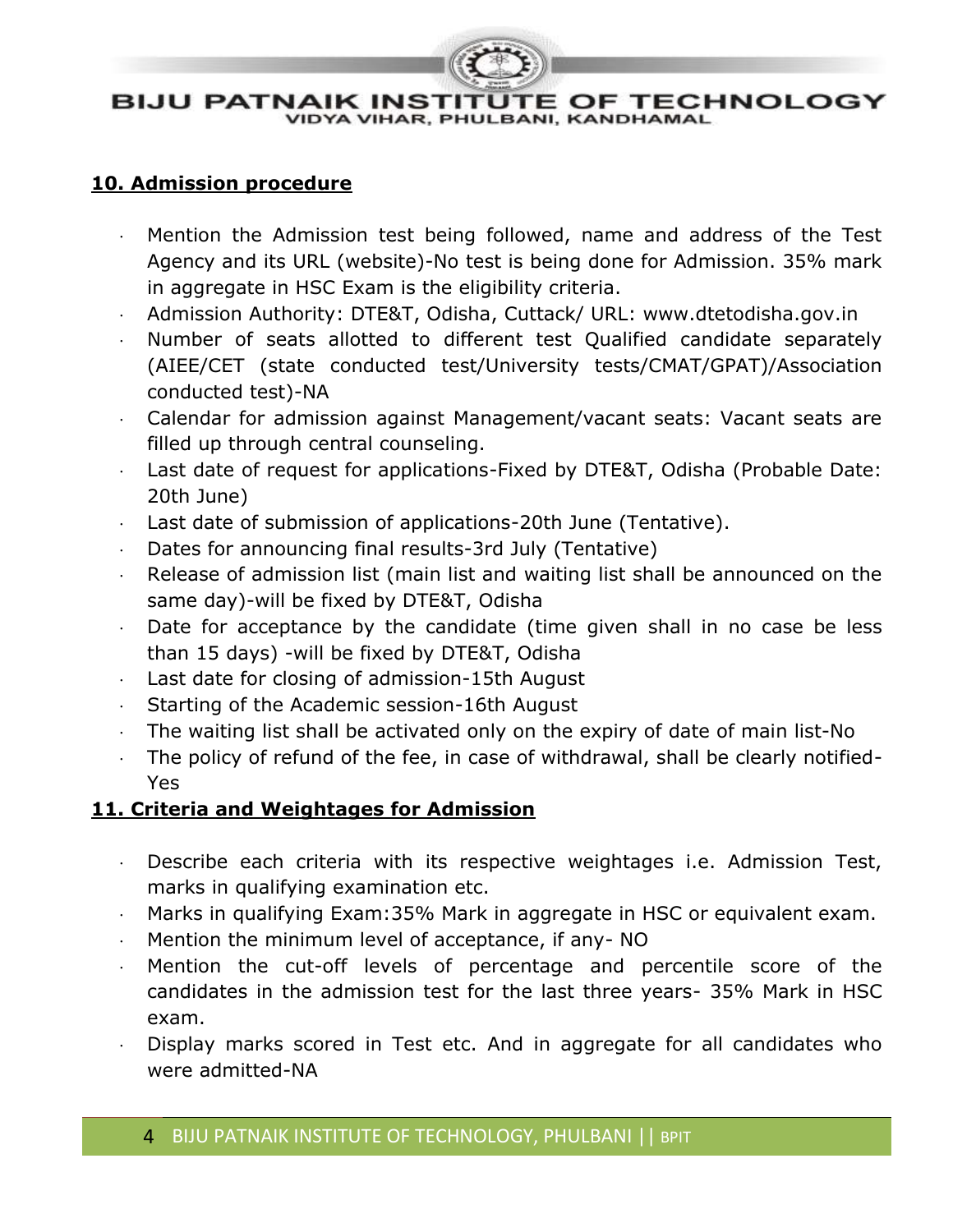

# BIJU PATNAIK INSTITUTE OF TECHNOLOGY<br>VIDYA VIHAR, PHULBANI, KANDHAMAL

#### **12. List of Applicants**

 $\cdot$  List of candidate whose applications have been received along with percentile/percentage score for each of the qualifying examination in separate categories for open seats. List of candidate who have applied along with percentage and percentile score for Management quota seats-NA.

#### **13. Results of Admission under Management seats/Vacant seats – NA**

- Composition of selection team for admission under Management Quota with the brief profile of members (This information be made available in the public domain after the admission process is over)
- Score of the individual candidate admitted arranged in order or merit
- $\cdot$  List of candidate who have been offered admission
- Waiting list of the candidate in order of merit to be operative from the last date of joining of the first list candidate.
- $\cdot$  List of the candidate who joined within the date, vacancy position in each category before operation of waiting list.

#### **14. Information of Infrastructure and I Other Resources Available**

- Number of Class Rooms and size of each- 20 class rooms, Size-66sq.m each
- Number of Tutorial rooms and size of each-5 Nos., 22 sq.m each
- Number of Laboratories and size of each-40 Nos. 66sqm each
- Number of Drawing Halls with capacity of each-2 Nos, 133 sqm each
- Number of Computer Centres with capacity of each-1 Nos, 212 sqm
- Central Examination Facility, Number of rooms and capacity of each Available, 66sqm each
- Barrier Free Built Environment for disabled and elderly persons Yes
- Occupancy Certificate- Available
- Hostel Facilities- Available
	- $\cdot$  1 hostel for boys
	- $\cdot$  1 hostel for girls
- Library
- Number of Library books/Titles/Journals available (program-wise)
- Titles-1760, Volumes-9850, Journals-21
- List of online National/International Journals subscribed-Available
- E Library facilities-Work in progress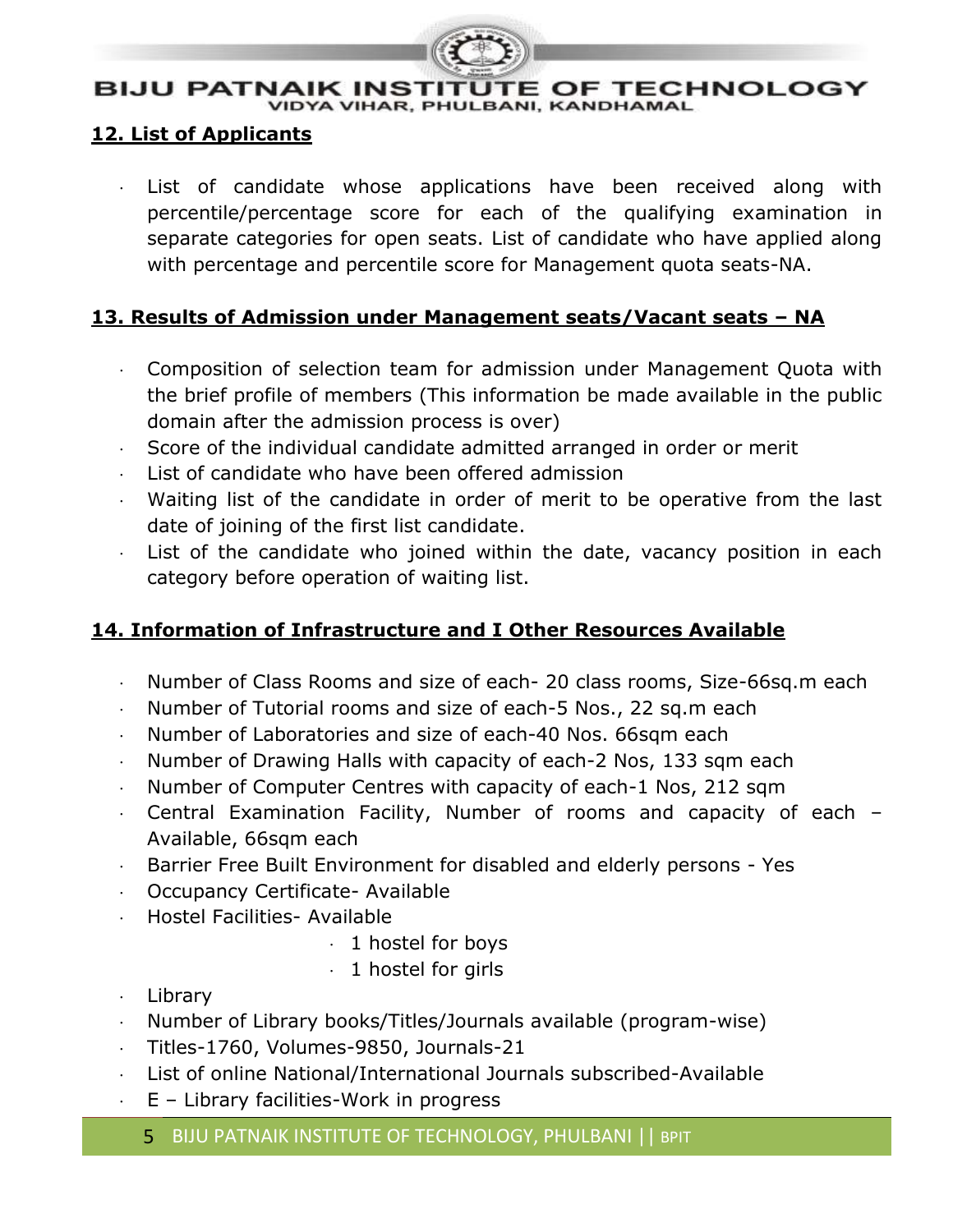

**VIDYA VIHAR, PHULBANI, KANDHAMAL** 

#### o **Laboratory and Workshop (Copy Attached)**

- List of Major Equipment/Facilities in each Laboratory/Workshop
- List of Experimental Setup in each Laboratory /Workshop

#### o **Computing Facilities**

- . Internet Bandwidth-32 MBPS
- Number and configuration of System-155 No's, Core I3
- Total number of system connected by LAN-All
- Total number of system connected by WAN X
- Major software packages available-Yes
- $\cdot$  Special purpose facilities available-Yes
- Innovation Cell-Yes
- Social Media Cell-NA
- Compliance of the National Academic Depository (NAD), applicable to PGCM/PGDM Institutions and University Departments-NA

#### o **List of facilities available**

- Games and Sports Facilities-Both indoor & outdoor game facilities available
- Extra-Curricular Activities-Dance Competition, Drama Competition, Fancy dress Competition are done here
- Soft Skill Development Facilities-Yes

#### o **Teaching Learning Process**

- Curricula and syllabus for each of the programmes as approved by the University –Available in SCTE & VT, Odisha website.
- Academic Calendar of University-(Copy Attached) From Jan-June (Even Sem) & July- Dec (Odd Sem)
- Academic Time Table with the name of the Faculty members handling the Course.
- Teaching Load of each Faculty-Theory class 20 classes per week & Practical class 16 classes per week.
- Student's assessment of Faculty , System in place.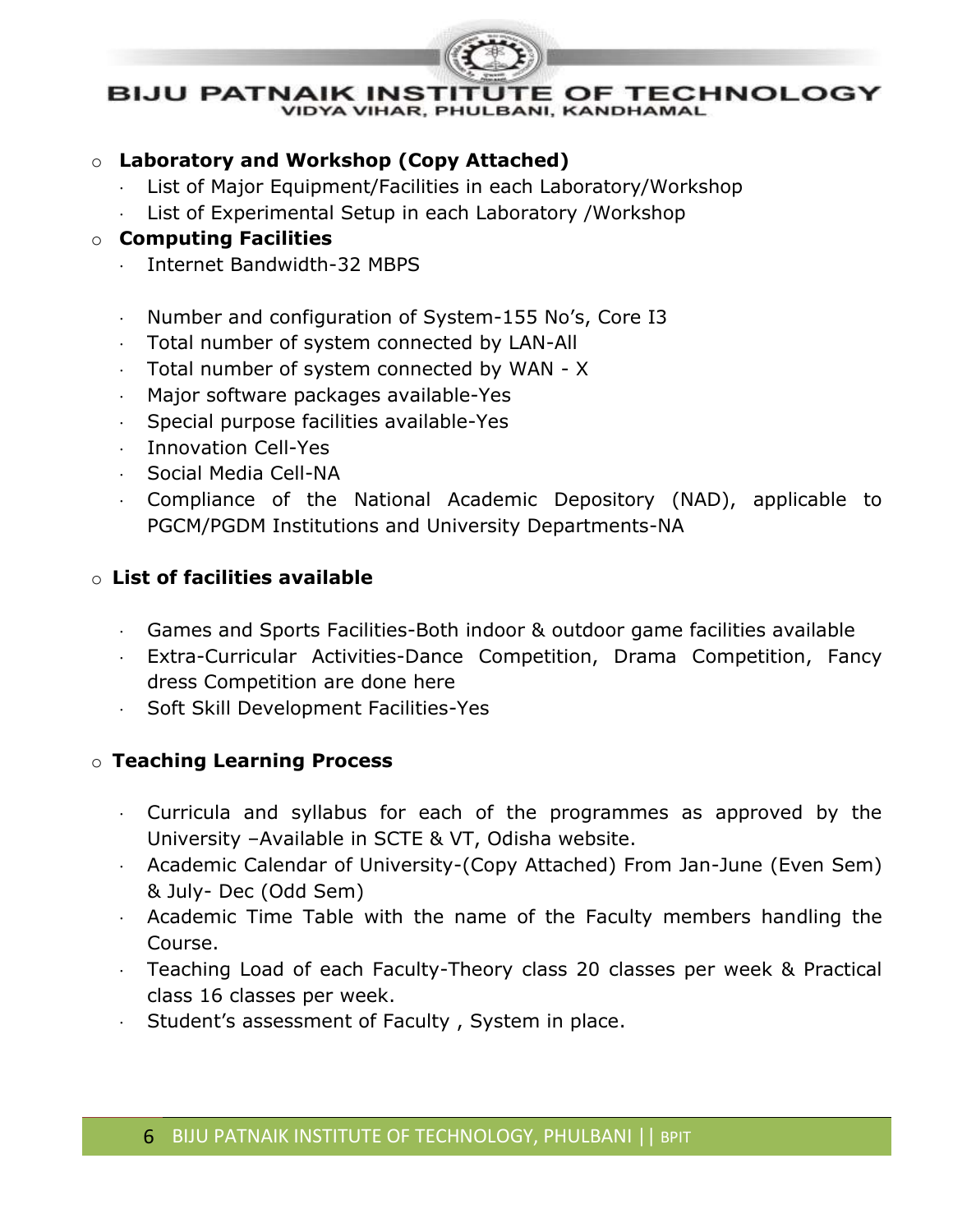

#### **15. Enrollment of students in the last 3 years**

- $\circ$  2019-20 -> Admitted- 328
- o 2020-21 -> Admitted- 327
- o 2021-22 -> Admitted- 277

#### **16. List of Research Projects/Consultancy Works**

- Number of Projects Carried out, funding agency, Grant received- NO
- Publications (if any) out of research in last three years out of masters projects-NO
- Industry Linkage- Going on regular

.

MoUs with Industries (minimum 3)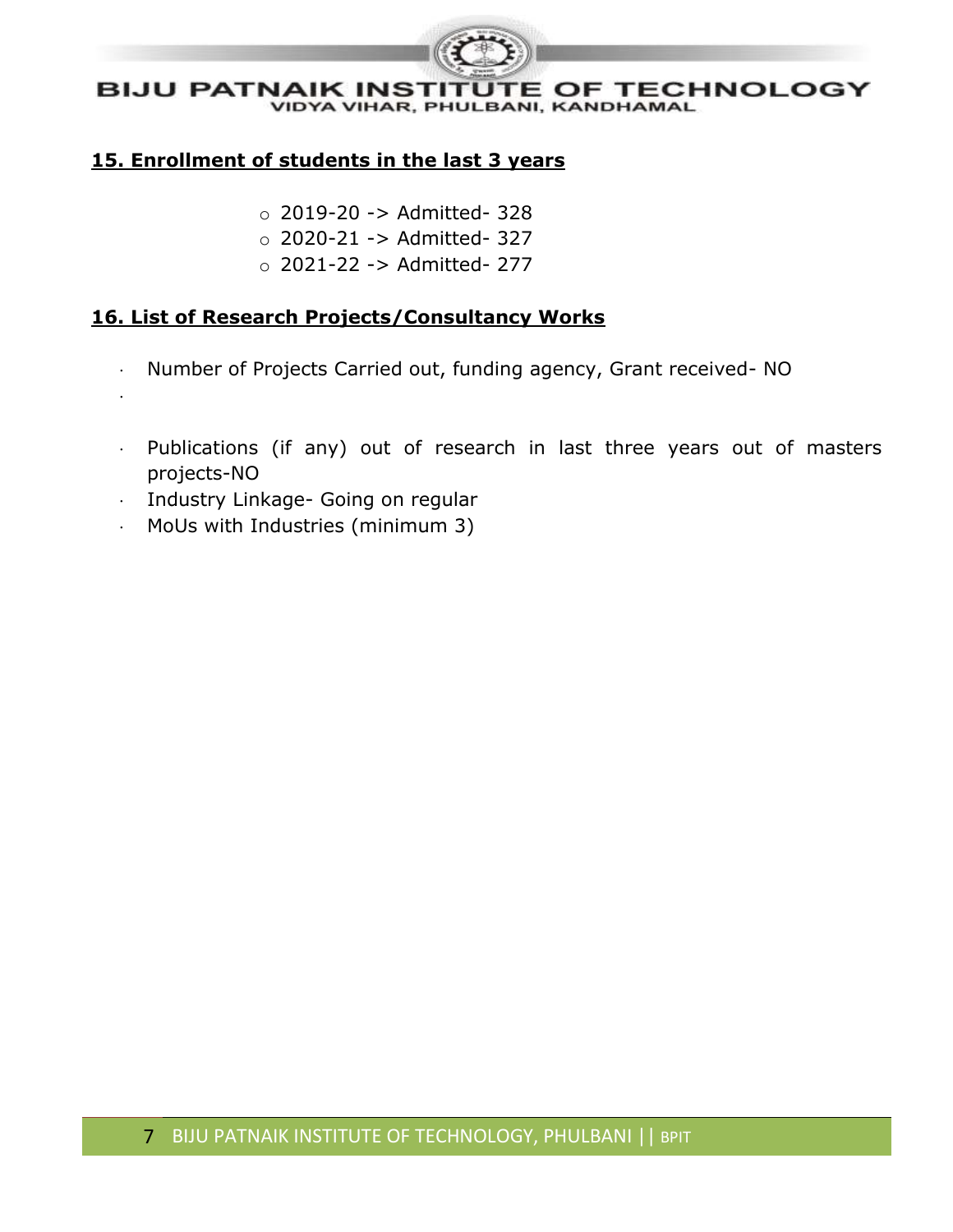

### **Governing Body**

- 1. Gayadhar Digal (Secretary)
- 2. Prabin Digal
- 3. Manash Digal
- 4. Meenaketan Sahu (Treasurer)
- 5. Hrudaya Ranjan Behera (Chairman)
- 6. Bhajamana Prusty

### **Academic Body**

- 1. Amit Kumar Mishra (Director)
- 2. Narayan Mishra (Director)
- 3. Paresh Kumar Mishra (Principal)
- 4. Nilakantha Samantray (Vice-Principal/ Exam cell. IC)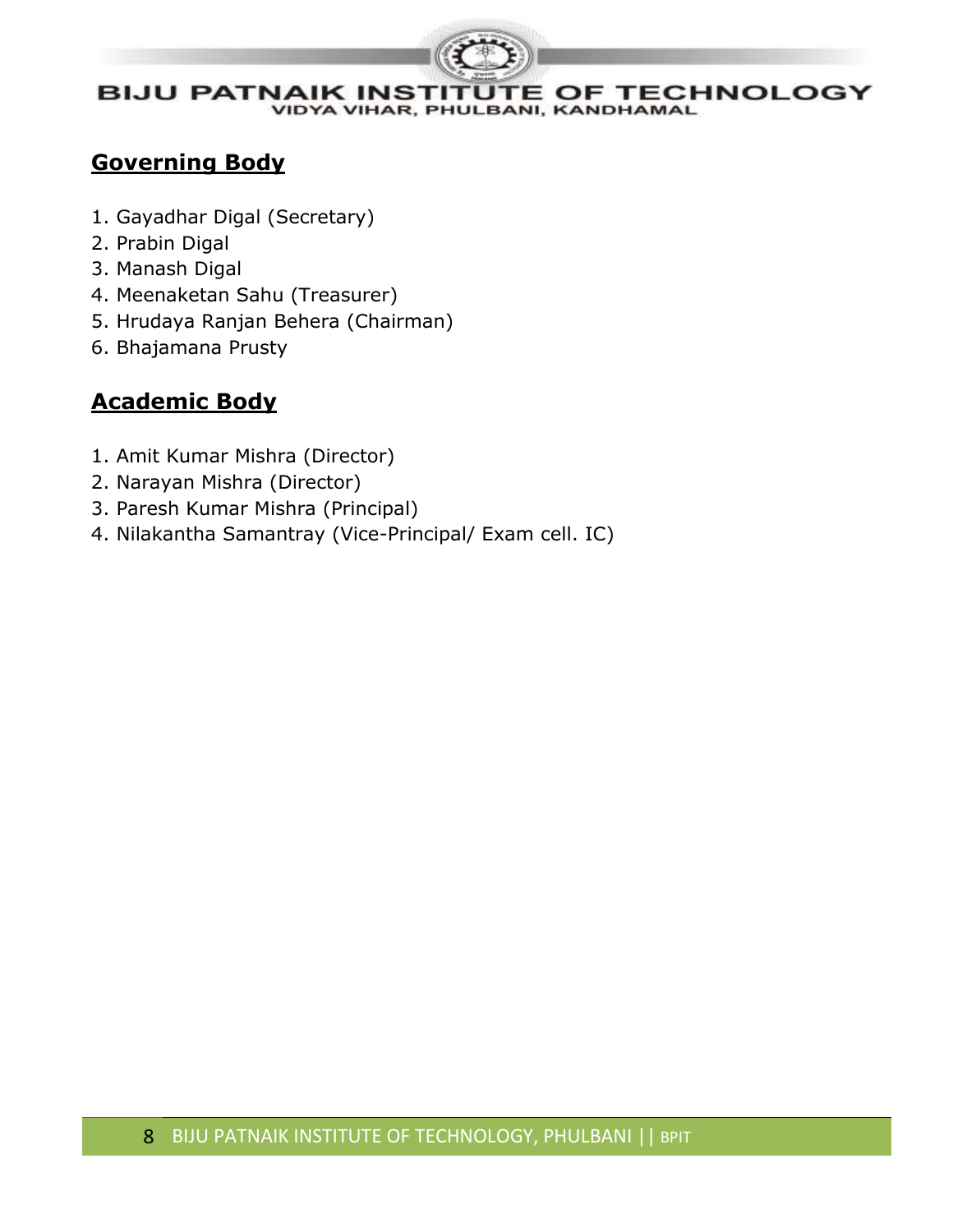#### **BIJU PATNAIK INSTITUTE OF TECHNOLOGY** VIDYA VIHAR, PHULBANI, KANDHAMAL

#### **NO. OF STUDENTS ADMITTED UNDER VARIOUS CATEGORIES EACH YEAR IN THE LAST 3 YEARS**

| YEAR OF<br><b>ADMISSION</b> | <b>SC</b> | <b>ST</b> | <b>OBC</b> | <b>GEN</b> | <b>TOTAL</b> |
|-----------------------------|-----------|-----------|------------|------------|--------------|
| 2019-2020                   | 167       | 130       | 10         | 21         | 328          |
| 2020-2021                   | 91        | 201       | 15         | 20         | 327          |
| 2021-2022                   | 88        | 171       | 08         | 10         | 277          |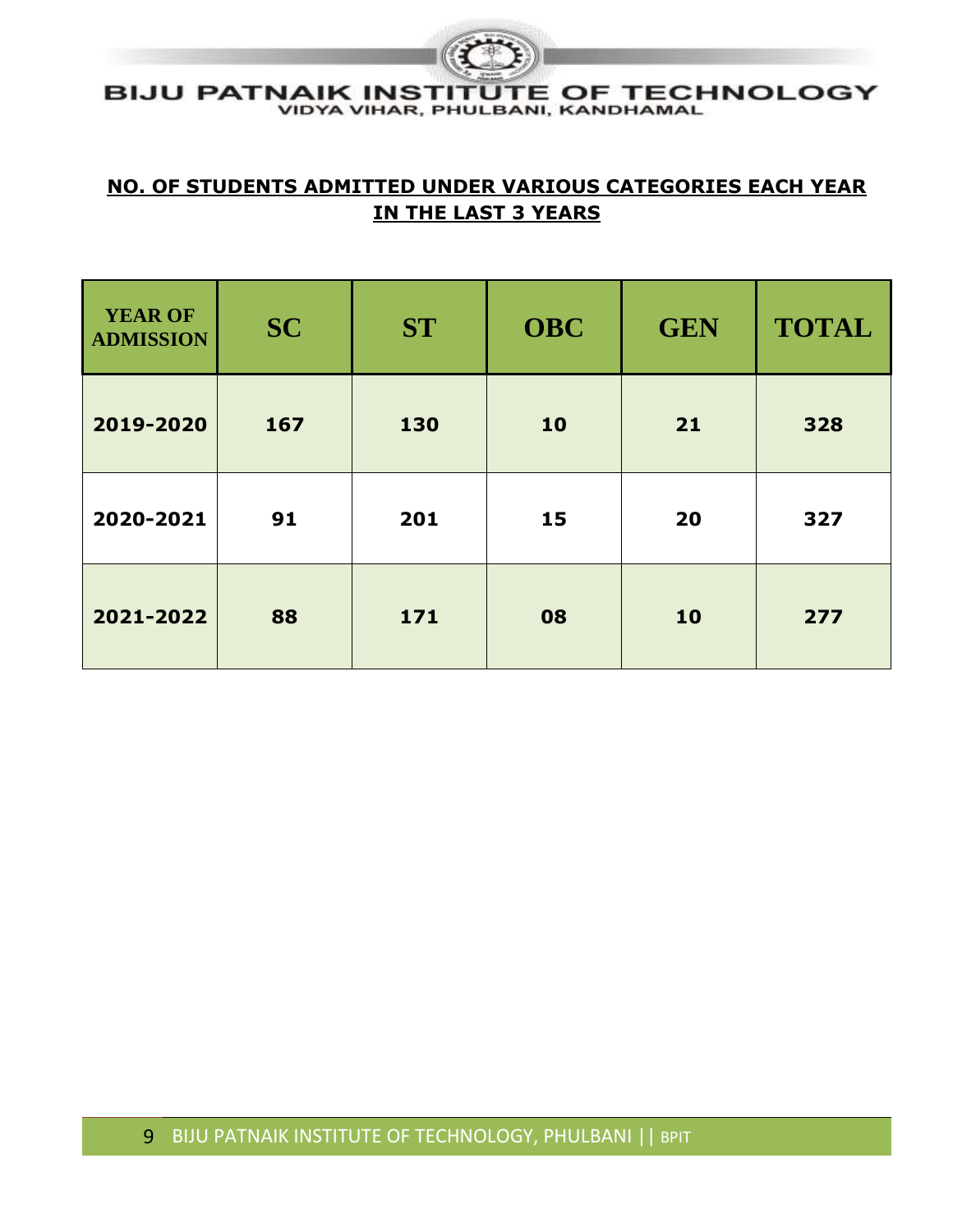

| DETAILS OF EQUIPMENTS IN LABS AND WORKSHOP INCLUDING COMPUTERS |                                                            |                                                                                                                                |                                                   |                                                           |                                        |                                                      |                                             |  |
|----------------------------------------------------------------|------------------------------------------------------------|--------------------------------------------------------------------------------------------------------------------------------|---------------------------------------------------|-----------------------------------------------------------|----------------------------------------|------------------------------------------------------|---------------------------------------------|--|
| <b>MECHANICAL</b><br><b>WORKSHOP</b>                           | <b>MECHANICAL LAB</b>                                      |                                                                                                                                | <b>CIVIL LAB</b>                                  |                                                           |                                        | <b>ELECTRICAL LAB</b>                                | <b>ETC LAB</b>                              |  |
| <b>CENTRE LATHE</b>                                            | UNIVERSAL TESTING<br><b>MACHINE</b>                        |                                                                                                                                | <b>SIEVE SHAKER</b>                               |                                                           | <b>MOTOR</b>                           | A.C. INDUCTION                                       | <b>MICROWAVE TEST</b><br><b>BENCH</b>       |  |
| <b>CAPSTAN LATHE</b>                                           | <b>IMPACT TESTING</b><br><b>MACHINE</b>                    |                                                                                                                                | <b>IMPACT LOAD</b><br><b>TESTING MACHINE</b>      |                                                           | 3-@ SLIPRING<br><b>INDUCTION MOTOR</b> |                                                      | <b>FIBRE OPTICS TRAINER</b><br>KIT          |  |
| <b>CNC LATHE</b>                                               | <b>COMPRESSION</b><br><b>TESTING MACHINE</b>               |                                                                                                                                | <b>OVEN</b>                                       |                                                           |                                        | 3- O SQUIRREL CAGE<br><b>INDUCTION MOTOR</b>         | 20MHz OSCILLOSCOPE                          |  |
| <b>CNC MILLING</b>                                             | ROCKWELL HARDNESS<br><b>TESTING MACHINE</b>                |                                                                                                                                | <b>VICAT'S APPARATUS</b>                          |                                                           |                                        | 3-Ф RECTIFIER                                        | <b>MICROPROCESSOR</b><br><b>TRAINER KIT</b> |  |
| <b>PLANER MACHINE</b>                                          |                                                            | CASAGRANDE'S<br>D.C. SERIES MOTOR<br><b>CALIBRATION OF</b><br><b>BOURDEN TUBE</b><br><b>APPARATUS</b><br><b>PRESSURE GAUGE</b> |                                                   | AM/FM MODULATOR<br>- DEMODULATOR                          |                                        |                                                      |                                             |  |
| <b>SHAPER MACHINE</b>                                          | <b>DIFFERENTIAL</b>                                        |                                                                                                                                | <b>DUMPY LEVEL</b>                                | <b>D.C. SHUNT MOTOR</b>                                   |                                        | AM/FM TRANSMITTER<br>- RECEIVER                      |                                             |  |
| MILLING MACHINE                                                | <b>ELECTRICAL WIRING</b><br>SYSTEM OF<br><b>AUTOMOBILE</b> |                                                                                                                                | <b>AUTO LEVEL</b>                                 |                                                           | D.C. COMPOUND<br><b>MOTOR</b>          |                                                      | <b>TV TRAINER</b><br>KIT(COLOUR/BW)         |  |
| DRILLING MACHINE,<br><b>GRINDER</b>                            | <b>4 STROKE PETROL</b><br><b>ENGINE</b>                    |                                                                                                                                | <b>HEODOLITE</b>                                  |                                                           | 3- @ ALTERNATOR                        |                                                      | <b>MP3 PLAYER TRAINER</b><br>KIT            |  |
| MIG WELDING<br><b>MACHINE</b>                                  | <b>4 STROKE DIESEL</b><br><b>ENGINE</b>                    |                                                                                                                                | <b>CRUSING STRENGTH</b><br><b>TESTING MACHINE</b> | <b>EARTH FAULT RELAY</b>                                  |                                        | <b>SUPER HETERODYNE</b><br><b>RADIO RECEIVER KIT</b> |                                             |  |
| <b>ARC WELDING</b><br><b>MACHINE</b>                           | 2 STAGE AIR<br><b>COMPRESSOR</b>                           |                                                                                                                                | <b>MACHINE</b>                                    | UNIVERSAL TESTING                                         |                                        | <b>OVER CURRENT RELAY</b>                            | <b>ANTENNA TRAINER</b><br>KIT               |  |
| <b>GAS WELDING</b>                                             |                                                            |                                                                                                                                | <b>BERNOULLI'S APPARATUS</b>                      |                                                           | <b>EPABX TRAINER KIT</b>               |                                                      |                                             |  |
| <b>NON-FERROUS FOUNDRY</b>                                     |                                                            |                                                                                                                                | <b>FRANCIS TURBINE</b>                            |                                                           |                                        | <b>TRANSMISSION LINE TRAINER KIT</b>                 |                                             |  |
| <b>CENTRIFUGAL PUMP</b>                                        |                                                            |                                                                                                                                |                                                   | <b>FUNCTION GENERATOR</b>                                 |                                        |                                                      |                                             |  |
| <b>ORIEFICE COEF TEST RIG.</b>                                 |                                                            |                                                                                                                                |                                                   | VPL-SPARTAN(XC 2550/100)-[VLSI]                           |                                        |                                                      |                                             |  |
| <b>STATIC BALANCING</b>                                        |                                                            |                                                                                                                                |                                                   | VPL-RM TRAINER KIT- [MICROCONTROLLER AND EMBEDDED<br>LAB] |                                        |                                                      |                                             |  |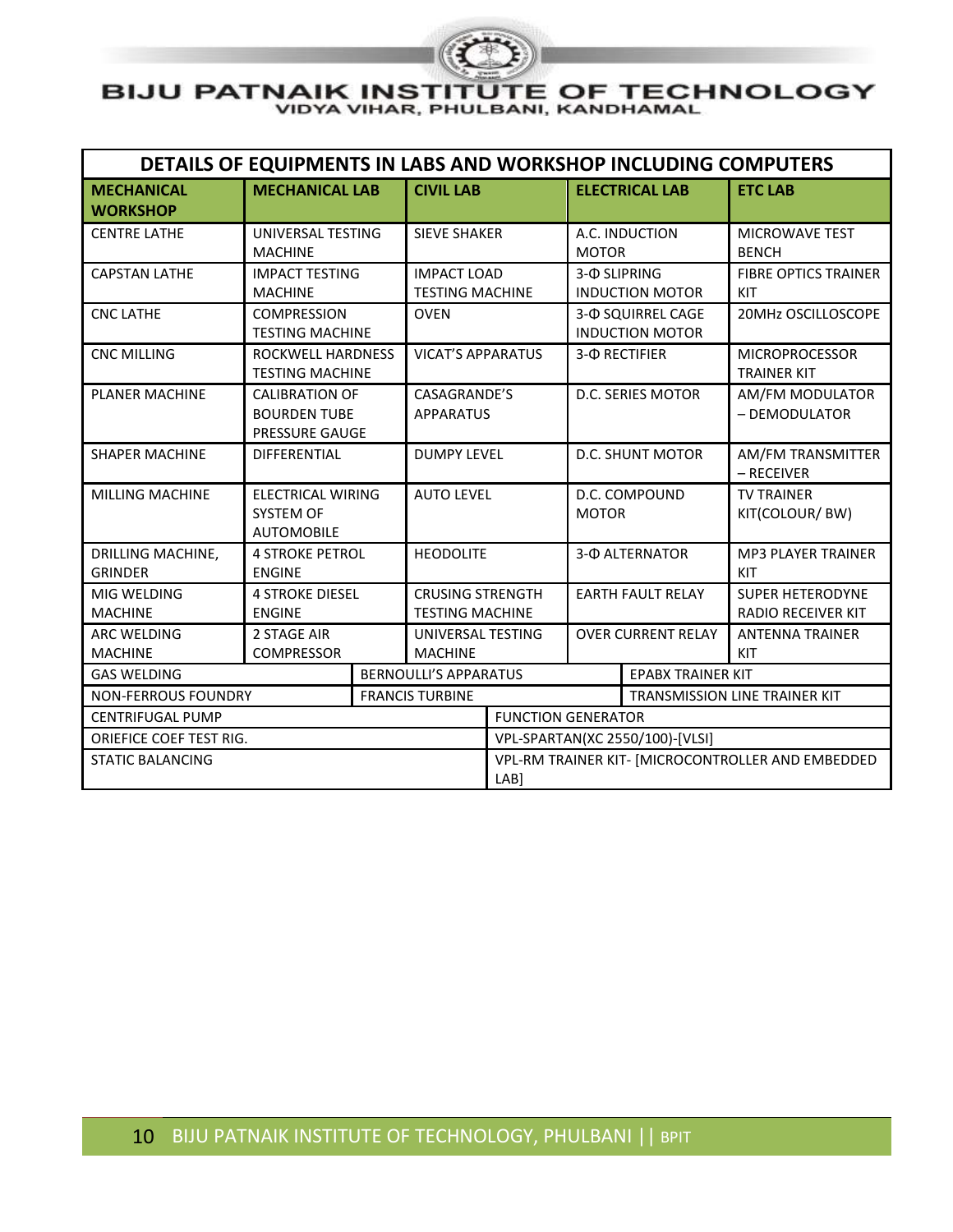

| <b>COMPUTER LAB</b> |                                                                                                                                                                                                                                                                                                                                                                                                                                                                                                                                                                                        |                                                                                                          |  |  |  |  |
|---------------------|----------------------------------------------------------------------------------------------------------------------------------------------------------------------------------------------------------------------------------------------------------------------------------------------------------------------------------------------------------------------------------------------------------------------------------------------------------------------------------------------------------------------------------------------------------------------------------------|----------------------------------------------------------------------------------------------------------|--|--|--|--|
| SL.                 | <b>PARTICULARS</b>                                                                                                                                                                                                                                                                                                                                                                                                                                                                                                                                                                     | <b>AVAILABILITY</b>                                                                                      |  |  |  |  |
| $\mathbf{1}$        | NO. OF COMPUTER TERMINALS                                                                                                                                                                                                                                                                                                                                                                                                                                                                                                                                                              | 195                                                                                                      |  |  |  |  |
| 2                   | <b>HARDWARE SPECIFICATION</b><br>CELERON CELERON PC, 64 MB RAM, 700 MHz, 1.44 MB FDD, 20 GB HDD, MICROTECH 5<br>VGA MONITOR,<br>MM KEYBOARD, 107 KEYS, MM SPEAKER<br>ESYS P4-2.8 GHz DUAL CORE, 256 MB RAM, 1.44 FDD, ATX CABINET, 80GB HDD, ASUS<br>M.B<br>KEYBOARD, MOUSE, CD ROM(52X)<br>ZENITH INTEL PENTIUM-P4<br>1.6 GHz, 40 GB HDD, 1.44 FDD, 52X CD ROM, 256 MB RAM, MM KEYBOARD, SCROLL<br><b>BAR MOUSE,</b><br>ATX CABINET, 15" COLOUR MONITOR, 700 SPEAKER<br>UMAX INTEL CORE 2 DUO PROCESSOR, (2.2 GHz) INTEL 945 GCPE M.B, DDR-1GB,<br>SONY DVD RW,<br>LOGITECH COMBO BCO | <b>02 No.s</b><br><b>15 No.s</b><br><b>10 No.s</b><br><b>11 No.s</b><br><b>11 No.s</b><br><b>31 No.s</b> |  |  |  |  |
|                     | ODYSSEY INTEL ORIGINAL CORE 2 DUO, 17" COLOUR MONITOR, 2.66 GHz, MM<br>KEYBOARD, MOUSE,<br>DVD COMBO, INBUID MODEM, 128 MB DDR<br>INTEL P4-PROCESSOR 1.6GHZ DUAL CORE, INTEL 945 M.B, 160 HDD(SATA), COMBO<br>DRIVE(SONY)<br>512 MB DDR, D-LINK INTERNET MODEM<br>HP<br><b>DELL</b><br><b>COMPAQ</b><br><b>HCL</b><br>ASSEMBLED                                                                                                                                                                                                                                                        | 01 No.s<br>05 No.s<br>02 No.s<br>01 No.S<br><b>71 No.s</b>                                               |  |  |  |  |
| 3                   | NO. OF TERMINALS OF LAN/WAN                                                                                                                                                                                                                                                                                                                                                                                                                                                                                                                                                            | <b>15(LOCAL AREA</b><br><b>NETWORK)</b><br>05<br>No.s(BLUETOOTH)<br>04 No.s(WIRELESS<br><b>NETWORK)</b>  |  |  |  |  |
| 4                   | RELEVANT LEGAL SOFTWARE<br>WINDOWS-XP, WINDOWS 7, VISUAL BASIC, FOXPRO 2.6, ORACLE 9i,<br>ORACLE 8i, JAVA-1.3, MS OFFICE - XP, MS OFFICE-2000, OFFICE-2007, ANTI<br>VIRUS(QUICK HEAL), LANGUAGE C, C++, ADOBE PHOTOSHOP, ADOBE PREMIER,<br>DIRECTOR 8.0, SOUND FORGE, ADOBE PAGE MAKER                                                                                                                                                                                                                                                                                                 | <b>10No.s</b>                                                                                            |  |  |  |  |
| 5                   | PERIPHERAL(S)/PRINTER                                                                                                                                                                                                                                                                                                                                                                                                                                                                                                                                                                  | <b>LASER PRINTER 08</b><br>No.s<br><b>DMP-01(LQ</b><br>1050+DX) INKJET-<br>01(FOUR IN ONE)               |  |  |  |  |